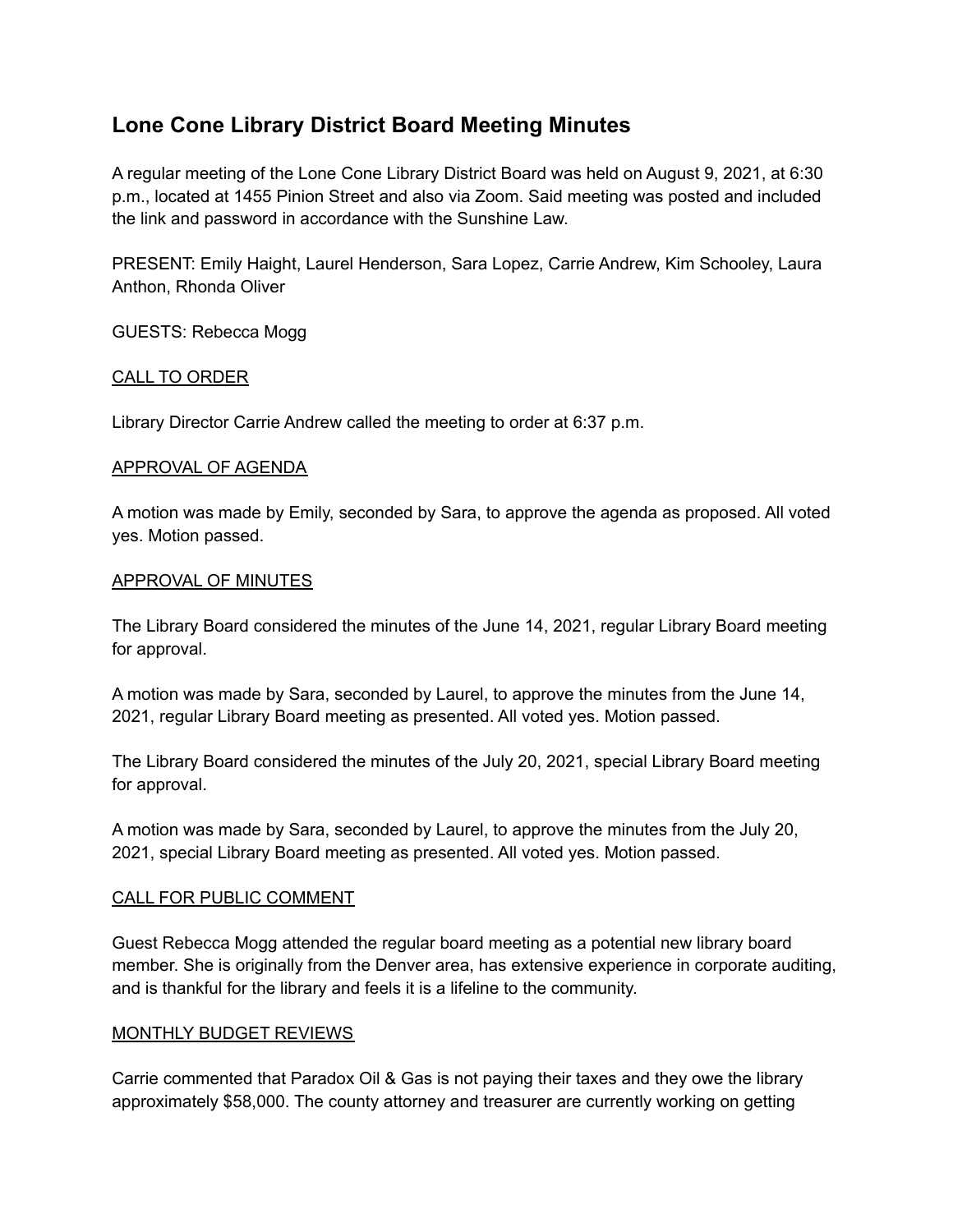Library District Board Meeting August 9, 2021 Page 2 of 4

those taxes collected. The hope is that Paradox Oil & Gas will commit to a payment plan or will pay their balance in full. There is still approximately \$15,000 outstanding from 2021 property taxes from past due residents. The library has enough funds in its Colotrust account to finish out the year and it also has approximately \$40,000 in the Foundation account. Carrie will work on bringing additional revenue from donors and Laura will work on writing grants to help ease the burden from uncollected tax revenue.

The staffing costs for June were higher than other months due to the Summer Reading Program, but the library is on still budget this year. The library has posted a part-time position to help with programming activities. This new position is budgeted at 10 hours per week.

Emily noted that the board meals line item was over budget and she questioned whether the library needs to adjust the budget next year or perhaps stop serving meals during the board meetings. Carrie feels that meals are a positive addition to the meeting's progress and the line item will need to be increased on next year's budget.

# MONTHLY REPORTS Q&A

No comments were made at this time.

# DIRECTOR'S REPORT

Carrie noted that in the Upcoming Events section, she and Beverly will be attending the annual Colorado Association of Libraries Conference (CALCON) September 9-11 in Westminster, CO. The theme this year is "Building a Bridge to Tomorrow".

## BOARD MEMBER REPORTS

No reports were presented at this time.

## UNFINISHED BUSINESS

No unfinished business was presented at this time.

#### NEW BUSINESS

The Colorado Department of Education published a Public Library Board & Trustees Pocket Handbook that was distributed to the library board members. There are extras for those unable to attend this meeting.

A room fee waiver for the San Miguel Resource Center was presented to the board. The board approved to waive the fee.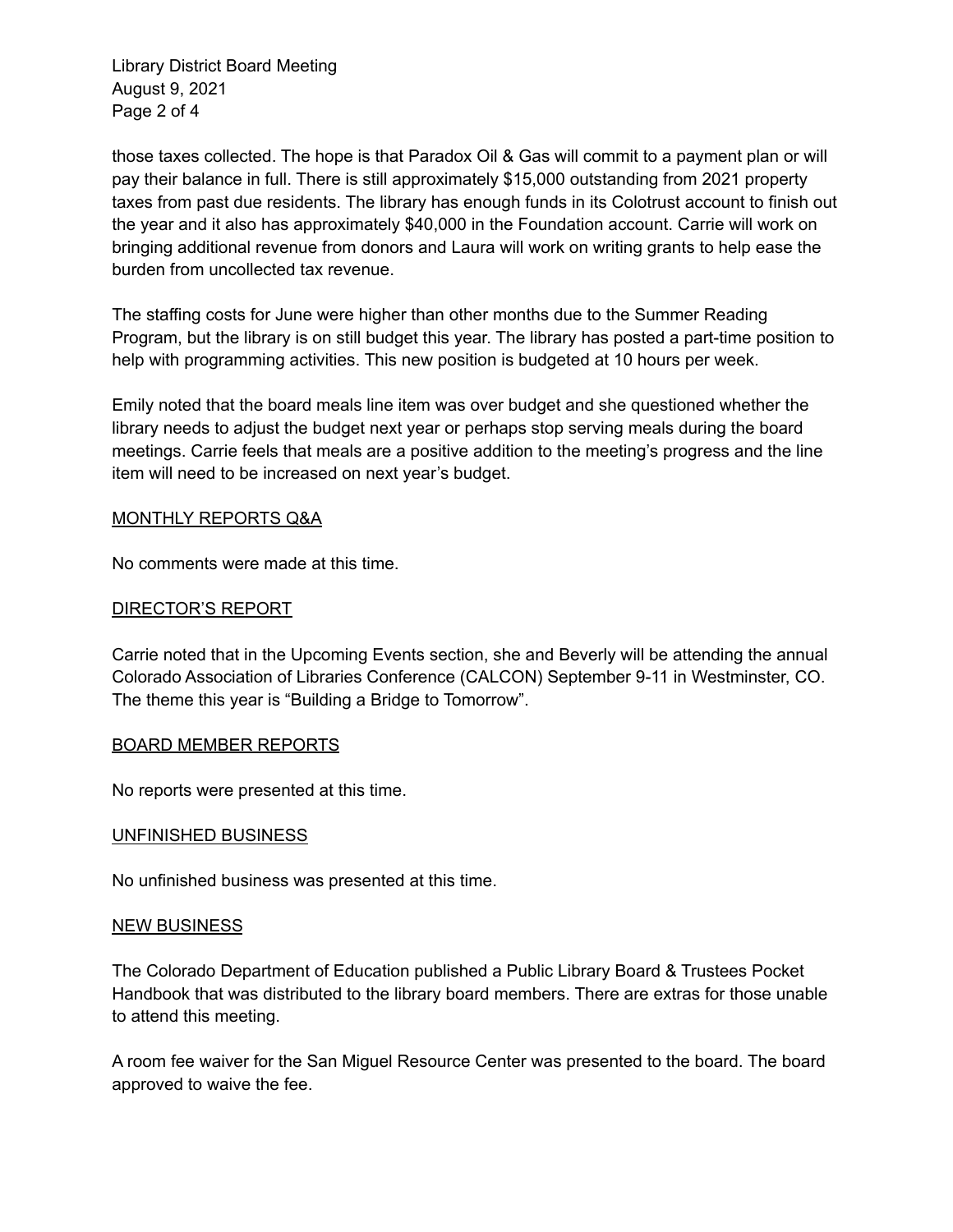Library District Board Meeting August 9, 2021 Page 3 of 4

The Post Occupancy Survey that was distributed to the community during the month of May was reviewed by the board. Results of note include the staff being the "Coolest Thing About the Library" and building related issues being the least liked thing. Lessons learned from the survey include the library being a community destination and patrons want experiential opportunities incorporating all skill levels. Overall, the survey had positive results and will be used as a benchmark moving forward.

The potential ballot Initiative 27, if approved, would reduce the annual library budget by approximately \$33,000 and the library intends to place a resolution on the November ballot to counter the decrease in revenues if Initiative 27 passes. Per Library Law (CRS § 24-90-112) the Board of County Commissioners (BOCC) must approve the library's proposed resolution before it can officially go on the ballot. A resolution asking to increase taxes by \$0.00 (zero) was created by the library's attorneys and Carrie read aloud the proposed resolution. The board had a quorum so Emily moved to approve the resolution and it was seconded by Laurel. The document was signed by Emily Haight, Trustee, attested by Laurel Henderson, Trustee, and witnessed by Sara Lopez, Trustee. The document will be scanned and forwarded to the library's attorneys the next day. The BOCC will hold their next regular board meeting August 18th.

Carrie noted that in addition to the Lone Cone Library District, the Town of Norwood, the Norwood Sanitation District, the Norwood Parks & Rec District, the Norwood Fire District, and Norwood Public School District would all be affected if this initiative passes so each district intends to propose their own ballot resolution asking voters to freeze the current rate that each district receives from property taxes. As taxing districts, each organization may encourage voters to register or update their voter registration but they cannot persuade a voter in any direction. The library board feels a unified front between all affected districts is best for messaging, rather than specific details for each district.

To help with messaging, as well as grant writing, it is important for board members to show investment in and support of the library.The board members were given a handout with a variety of board related questions and some professional background information on each member and asked to answer the questions and update/add to their background information.

Moving on, the board reviewed the results of the Ground Design Survey that was distributed to the community in June/July. Of the amenities offered in the survey, the most preferred include sun shades and night sky observatories.

A private donor is proposing to commission a very large (60" x 60") painting of the Lone Cone mountain to be hung above the fireplace in the library. The donor plans to gift the painting and sponsor an unveiling event at the library in the fall of 2022. The board is in favor of moving forward with this project. There was a motion to approve by Sara and seconded by Emily. All approved.